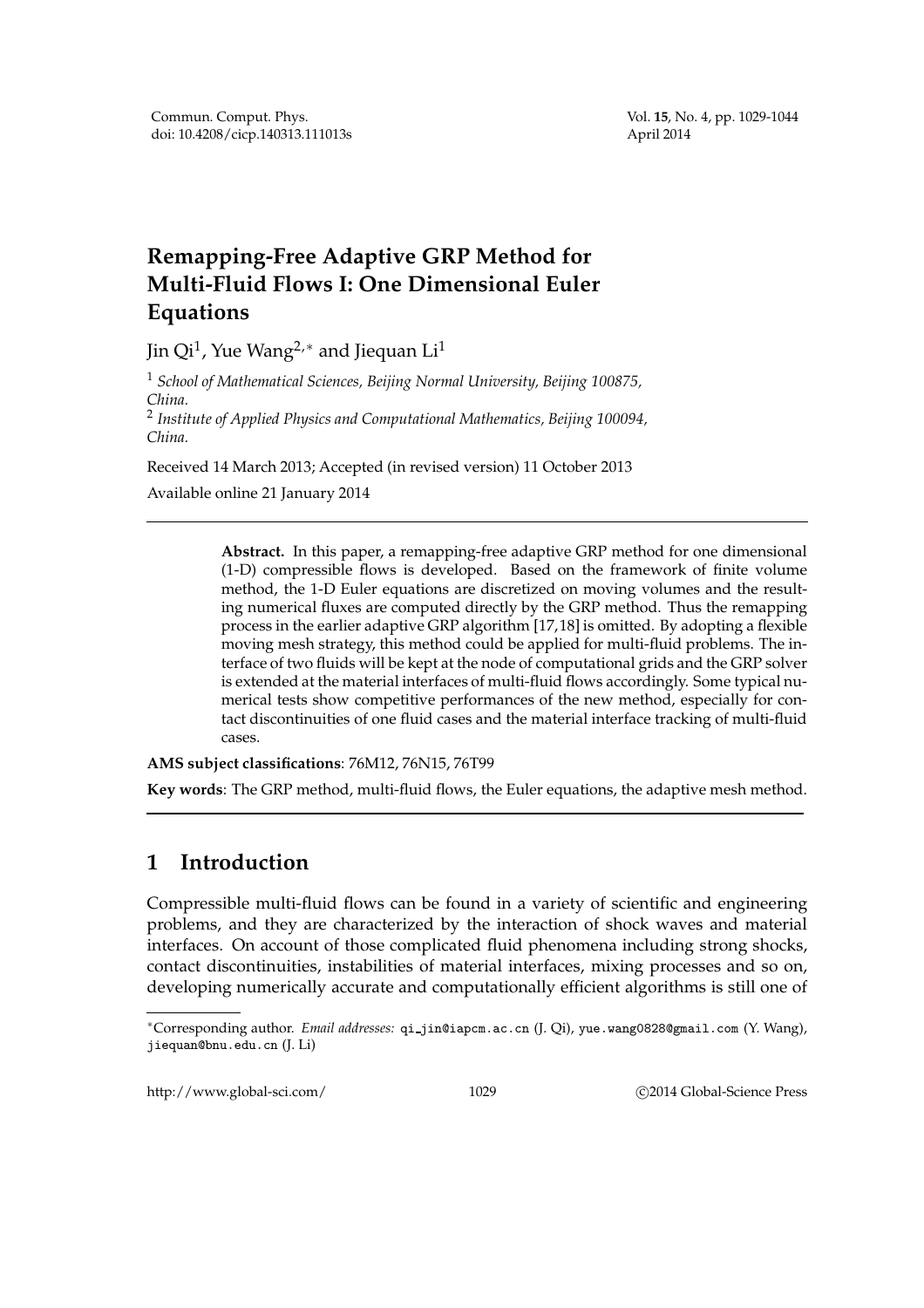the challenging issues for multi-fluid simulations [1–3, 14, 20, 27, 28, 33, 34]. In this paper, we focus on the numerical methods for multi-fluid flows consisting of pure fluids separated by material interfaces.

The computation of numerical fluxes is always an important issue of numerical methods for compressible fluid dynamics. The generalized Riemann problem (GRP) method which was developed as an analytic second order accurate extension of the Godunov scheme is one of successful numerical methods to solve this problem. The basic idea of the GRP scheme consists of replacing the exact solution by a piecewise linear function and analytically solving a generalized Riemann problem at each cell interface to yield numerical fluxes, to achieve second order accuracy both in space and time. The GRP scheme was originally developed for compressible flows based on the Lagrangian formulation and the Eulerian version was always derived from the Lagrangian case [4, 7]. Then a direct Eulerian GRP scheme was presented in [8, 9, 23–25], aiming at getting rid of the auxiliary Lagrangian scheme and solving the 1-D generalized Riemann problem directly in the Eulerian frame by employing the regularity property of the Riemann invariants. Theoretically, a close coupling between the spatial and temporal evolution is recovered through the analysis of detailed wave interactions in the GRP scheme. The schemes based on the GRP method have been applied successfully to many engineering problems [5, 6, 15, 16, 23].

Computational mesh is another vital issue of numerical algorithms. In the physical and engineering problems, dynamically singular or nearly singular solutions, such as shock waves, boundary layers, etc., take place in fairly local regions. The numerical investigation of such problems may require extremely fine grids over such local domains to resolve large solution variations. Comparing with uniform grids, partly dense grids will improve the resolution of local regions and decrease the computational costs if the grids are moved at a selected adaptive speed at each time step. The adaptive mesh method [30] is one of effective moving mesh methods. A lot of important theoretical and computational progresses for partial differential equations demonstrate the advantages of the time-dependent adaptive mesh methods [10–13, 19, 21, 22, 31, 32, 36].

Based on the idea of adaptive mesh methods, the one-dimensional and twodimensional adaptive GRP schemes by combining the Eulerian GRP scheme with the adaptive moving mesh method are developed in [17, 18]. Besides the PDE evolution, mesh redistribution is introduced in the adaptive GRP method in order to provide enough grids for specific structure of solutions such as shock waves. Thus the adaptive GRP method could improve the resolution for numerical solutions and reduce possible oscillations effectively. The computational mesh at different time steps can be generated adaptively based on a certain moving mesh method. Then physical variables and their slopes on new grids need to be updated by conservative interpolations.

On account of the complicated procedure for updating variables, this paper will develop a remapping-free adaptive GRP method. Based on the framework of finite volume method, the 1-D Euler equations are discretized on moving meshes and the resulting fluxes are computed directly by the GRP method. The material interfaces are moving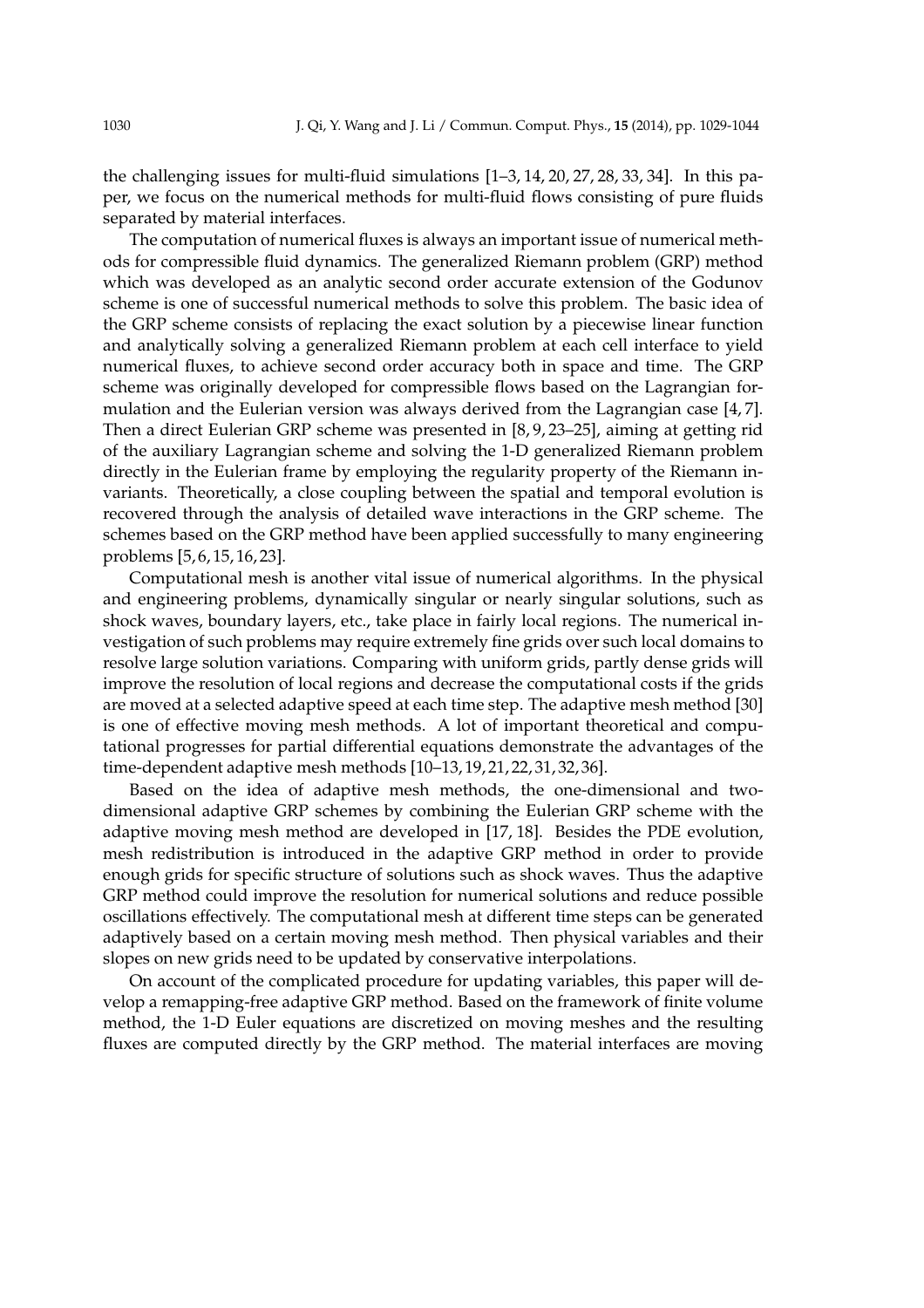with the fluid for multi-fluid flows. Then the generalized Riemann problem for two fluids is simplified and the sonic case is avoided. Thus the GRP method can be applied for material interfaces so that the new method is available for multi-fluid problems.

The new method will bring some important benefits,

- 1. Since the GRP method provides detailed information of the solution to the generalized Riemann problem, it could be applied for moving meshes to derive second order numerical fluxes directly without remapping the variables and primitive slopes to the new mesh. So the interpolating procedure for conservative variables in [17] is omitted and the mesh redistribution is simplified, which also makes the whole method more efficient.
- 2. By adopting a flexible moving mesh strategy, the interfaces of multi-fluid flows would be kept at the nodes of spatial meshes all the time. Then the extension of the GRP solver for multi-fluid flows becomes much easier.

This paper is organized in six sections. Besides the introduction section here, the governing equations and the related discretization on moving meshes are introduced in Section 2. Then the moving mesh method is provided in Section 3, and the GRP method for the fluxes on moving meshes and the extension version for the interface fluxes of multi-fluid flows are presented in Section 4. Some numerical experiments are shown in Section 5. Finally, we present a discussion in Section 6.

### **2 Governing equations and the numerical algorithm**

The governing equations considered here are the 1-D compressible Euler equations,

$$
\mathbf{U}_t + \mathbf{F}(\mathbf{U})_x = 0,\tag{2.1a}
$$

$$
\mathbf{U} = (\rho, \rho u, \rho E)^{\top},\tag{2.1b}
$$

$$
\mathbf{F}(\mathbf{U}) = (\rho u, \rho u^2 + p, u(\rho E + p))^\top,
$$
\n(2.1c)

where  $\rho$ ,  $u$ ,  $p$  are the density, velocity and pressure of the fluid respectively, and the total energy is  $E = u^2/2 + e$  with *e* being the specific internal energy. The above system is closed by an equation of state (EOS)

$$
p = p(\rho, S). \tag{2.2}
$$

The entropy *S* is related to other variables through the second law of thermodynamics

$$
de = TdS + \frac{p}{\rho^2}d\rho.
$$
\n(2.3)

Here *T* is the temperature. The local sound speed *c* is defined as

$$
c^2 = \frac{\partial p(\rho, S)}{\partial \rho}.
$$
 (2.4)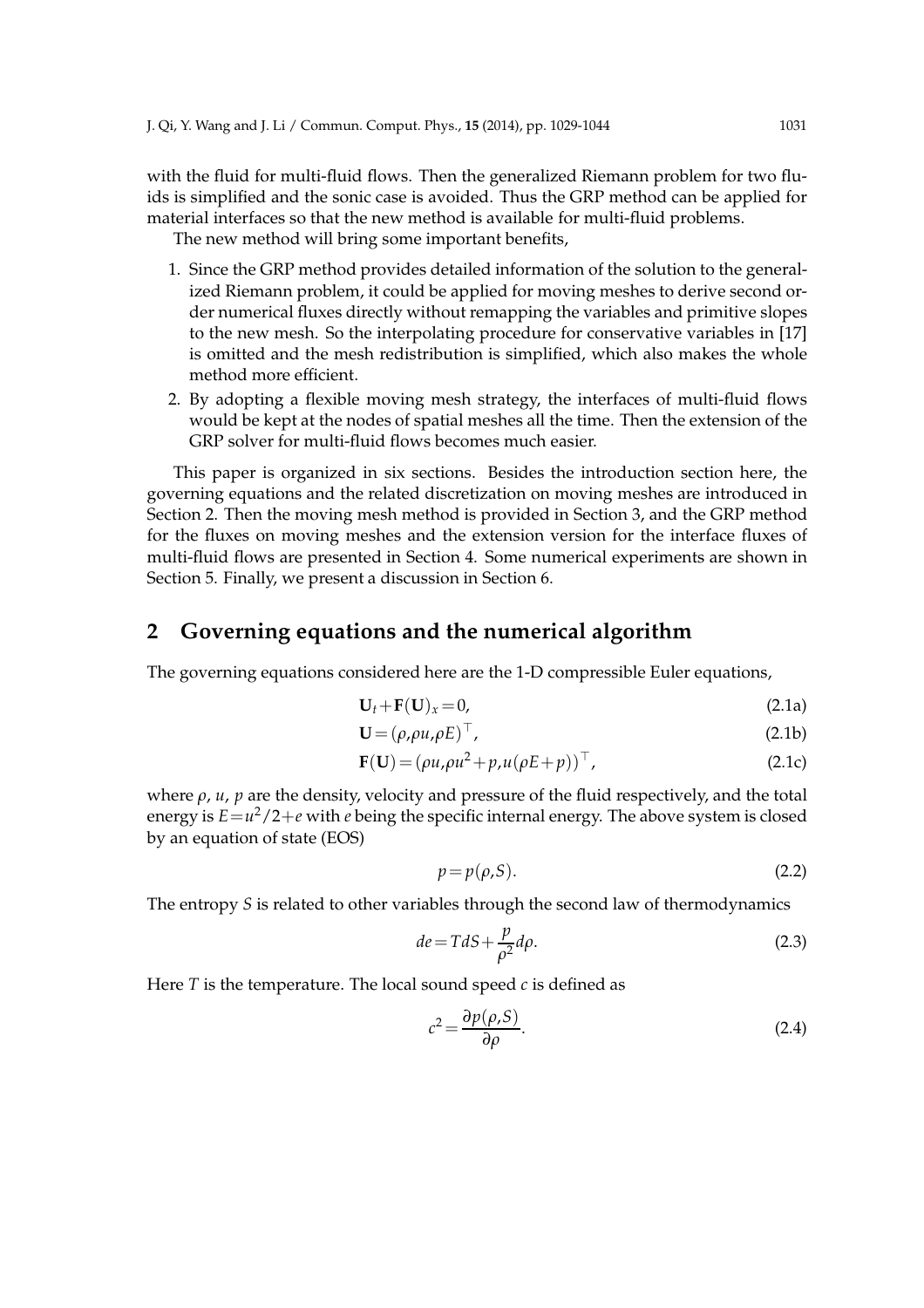

Figure 1: The control volume  $\Omega^{n,n+1}_j.$ 

For the rest of the paper, we assume that the multi-fluid flows consist of two fluids. The EOS depends on the fluid composition, described by the variable  $\phi$ , which governing equation has the form

$$
(\rho \phi)_t + (\rho u \phi)_x = 0. \tag{2.5}
$$

In order to discretize the governing equations, the spacial computational domain [*a*,*b*] is initially divided into *M* cells. We define the cells, cell centers and cell sizes at time  $t = t_n = \sum_{k=1}^n \Delta t_k$ , respectively, by

$$
I_j^n = (x_{j-\frac{1}{2}}^n, x_{j+\frac{1}{2}}^n), \quad x_j^n = \frac{1}{2} (x_{j-\frac{1}{2}}^n + x_{j+\frac{1}{2}}^n), \quad \Delta x_j^n = x_{j+\frac{1}{2}}^n - x_{j-\frac{1}{2}}^n, \quad j = 1, \cdots, M,
$$
 (2.6)

where  $\Delta t_k$  is the *k*-th time step.  $\mathbf{U}_j^n$  represents the cell average of **U** over cell  $I_j^n$ . At each time step, the spatial mesh is redistributed by

$$
x_{j-\frac{1}{2}}^{n+1} = x_{j-\frac{1}{2}}^n + D_{j-\frac{1}{2}}^n(t_{n+1} - t_n),
$$
\n(2.7)

where  $D_{j-1/2}^n$  is mesh moving velocity decided by a moving mesh method. When  $D_j^n \equiv 0$ , the computational mesh becomes Eulerian grids. When  $D_j^n \equiv u_j^n$ , the computational mesh becomes Lagrangian grids.

The control volume  $\Omega_i^{n,n+1}$  $j^{n,n+1}$  (see Fig. 1) considered here is not a rectangle and its boundary *∂*Ω *n*,*n*+1  $j^{n,n+1}$  is composed of the following four lines:

(a) 
$$
l_{j-\frac{1}{2}}: x = x_{j-\frac{1}{2}}^n + D_{j-\frac{1}{2}}^n(t - t_n)
$$
, for  $t \in [t_n, t_{n+1})$ .  
\n(b)  $l_{j+\frac{1}{2}}: x = x_{j+\frac{1}{2}}^n + D_{j+\frac{1}{2}}^n(t - t_n)$ , for  $t \in [t_n, t_{n+1})$ .  
\n(c)  $t = t_n, x \in [x_{j-\frac{1}{2}}^n, x_{j+\frac{1}{2}}^n]$ .  
\n(d)  $t = t_{n+1}, x \in [x_{j-\frac{1}{2}}^{n+1}, x_{j+\frac{1}{2}}^n]$ .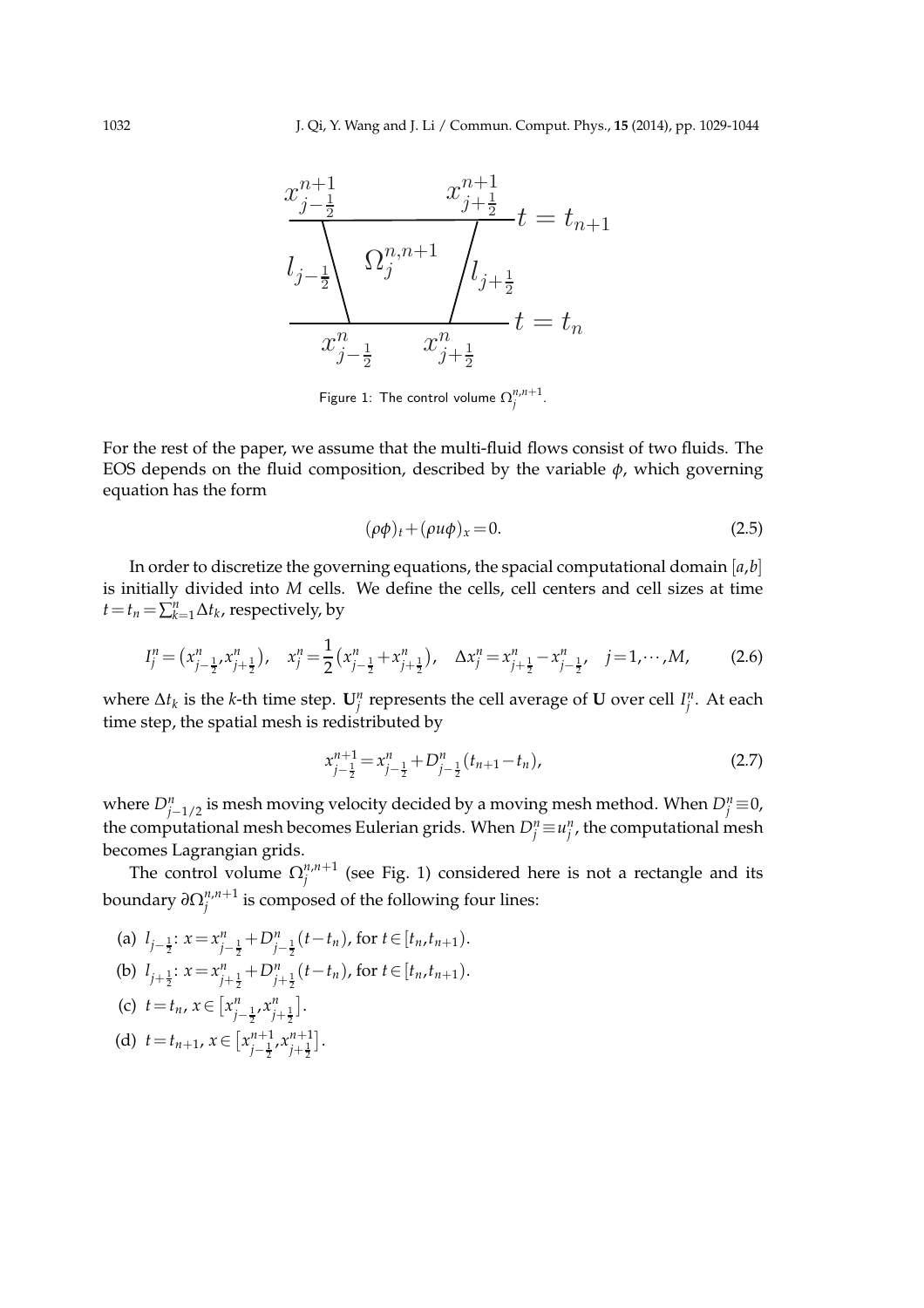Then the Euler equations (2.1a) can be discretized by integrating the equations over  $\Omega_i^{n,n+1}$ *j* as

$$
\int_{\partial \Omega_j^{n,n+1}} (\mathbf{F}, \mathbf{U}) \cdot \mathbf{n} d\mathbf{s} = 0,
$$
\n(2.8)

where **n** is the outward normal vector of  $\partial \Omega_i^{n,n+1}$  $j^{n,n+1}$  and *d***s** is a directional infinitesimal element. Eq. (2.8) is often referred to as the arbitrary Lagrangian-Eulerian (ALE) form of the conservation laws on the moving meshes. The discrete formulation of (2.8) is

$$
\Delta x_j^{n+1} \mathbf{U}_j^{n+1} - \Delta x_j^n \mathbf{U}_j^n + \Delta t_n (\hat{\mathbf{F}}_{j+\frac{1}{2}} - \hat{\mathbf{F}}_{j-\frac{1}{2}}) = 0, \tag{2.9}
$$

where

$$
\mathbf{U}_{j}^{n+1} = \frac{1}{\Delta x_{j}^{n+1}} \int_{I_{j}^{n+1}} \mathbf{U}(x, t_{n+1}) dx,
$$
  

$$
\hat{\mathbf{F}}_{j+\frac{1}{2}} = \frac{1}{\Delta t_{n} \sqrt{1 + (D_{j+\frac{1}{2}}^{n})^{2}}} \int_{I_{j+\frac{1}{2}}} \hat{\mathbf{F}}(x, t) ds,
$$

and

$$
\hat{\mathbf{F}} = \left(\rho(u - D_{j+\frac{1}{2}}^n), \rho u(u - D_{j+\frac{1}{2}}^n) + p, \rho E(u - D_{j+\frac{1}{2}}^n) + up\right)^\top.
$$

Based on the above formulations, the computation of compressible multi-fluid problems is considered. By tracking the material interface as a Lagrangian point, the Eq. (2.5) is satisfied naturally. So the computation of fluxes for multi-fluid flows is simplified into solving single fluid generalized Riemann problems and one generalized Riemann problem with two fluids separated by the material interface. The GRP solver is developed accordingly to solve the resulting generalized Riemann problems with relevant EOS on moving grids. Our algorithm is described briefly as follows:

### **Algorithm 2.1.**

1. Given the initial mesh  $\{x_{j-1/2}^n\}$  and the piecewise initial data at time  $t=t_n$ ,

$$
\mathbf{U}_j(x,t_n) = \mathbf{U}_j^n + (\mathbf{U}_x)_j^n (x - x_j^n), \quad x \in (x_{j-\frac{1}{2}}^n, x_{j+\frac{1}{2}}^n),
$$

determine the moving velocity  $\{D_{j+1/2}^n\}$  of the initial mesh and then derive the new adaptive mesh  $\{x_{j-1/2}^{n+1}\}$  at  $t = t_{n+1}$ .

- 2. Evaluate the numerical fluxes  $\{\mathbf{\hat{F}}_{j+1/2}\}$  by remapping-free adaptive GRP solver.
- 3. Compute  $\mathbf{U}_{j}^{n+1}$  by (2.9) and derive the derivatives  $\{(\mathbf{U}_{x})_{j}^{n+1}\}$  by  $\{\mathbf{U}_{j}^{n+1}\}.$
- 4. Back to Step 1 until time is up.

In the next sections, we will focus on the details of mesh redistribution and flux computation.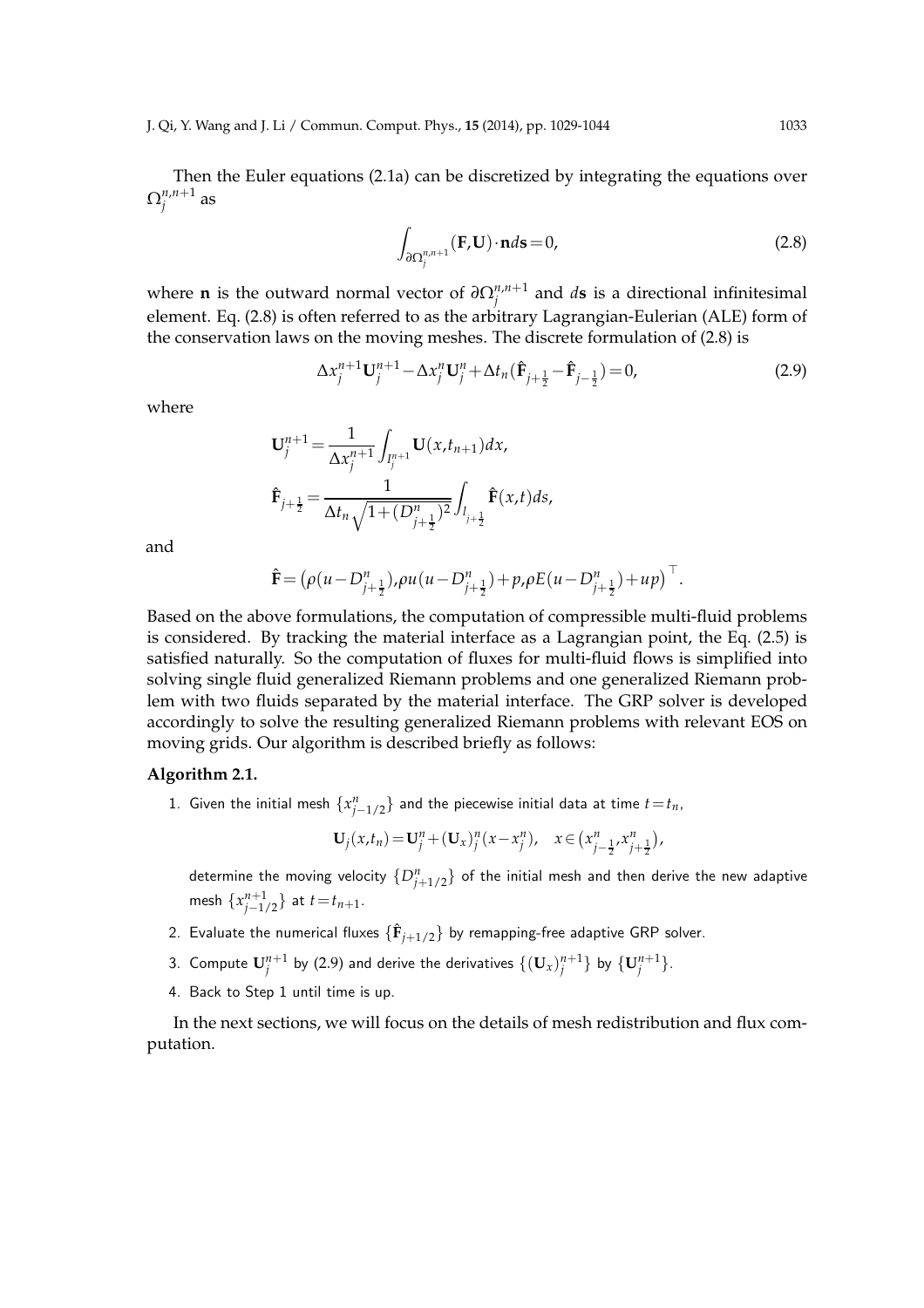## **3 Mesh generation**

In our mesh redistribution method, computational mesh is divided into different parts to represent different fluids respectively. Material interfaces are treated as Lagrangian moving points to avoid mixing cells firstly. Then the mesh for each fluid region is redistributed separately by adaptive mesh methods. The algorithm comprises of the following two steps.

**Step 1.** Track material interfaces.

In order to move a material interface in the Lagrangian mode, the key ingredient is to compute the moving speed of the material interface. Because the material interface is always fixed at the mesh boundary, the problem is changed into computing the nodal fluid velocity. Here the nodal moving speeds  $\{D^n_{j+1/2}|_{interfaces}\}$  are derived by

$$
D_{j+\frac{1}{2}}^{n} = u^{*} + \frac{1}{2}\Delta t \sqrt{1 + (u^{*})^{2}} \left(\frac{\partial u}{\partial \mathbf{n}}\right)_{l^{*}_{j+\frac{1}{2}}}^{n},\tag{3.1}
$$

where *u* ∗ is approximated by the solution of the associated Riemann problem (4.5) in the star region described in the next section and (*∂u*/*∂***n**) *n l* ∗ *j*+1/2 is derived by the GRP method with

$$
l_{j+\frac{1}{2}}^* : x = x_{j+\frac{1}{2}}^n + u^*(t - t_n)
$$
 and  $\mathbf{n} = \frac{1}{\sqrt{1 + (u^*)^2}} (u^*, 1).$ 

Then we get  $\{x_{j+1/2}^{n+1}\}_{interfaces}\}$  by (2.7), which is second order accurate.

**Step 2.** Redistribute meshes in each fluid region.

Winslow's variable diffusion method [37] based on the following 1-D Euler-Lagrange equation is adopted to implement the redistribution,

$$
(\omega x_{\xi})_{\xi} = 0, \tag{3.2}
$$

where  $\zeta$  denotes the reference coordinate.  $\omega$  is the monitor function to control the mesh moving. An appropriate choice of the monitor will produce grids with our desired qualities such as smoothness, reflecting fluid properties and so on. Since the choice of the monitor function is not the main task in this paper, so we will just use an effective one [30],

$$
\omega = \sqrt{1 + \alpha_1 \left(\frac{u_{\xi}}{\max|u_{\xi}|}\right)^2 + \alpha_2 \left(\frac{S_{\xi}}{\max|S_{\xi}|}\right)^2},\tag{3.3}
$$

where *S* is entropy and the parameters  $\alpha_i$  ( $i=1,2$ ) are nonnegative constants.

In practice, we usually use Gauss-Seidel iteration to solve Eq. (3.2) and yield the desired mesh  $\{x_{j+1/2}^{n+1}|_{non-interfaces}\}$ . This method is easily coded and effective in many applications [30].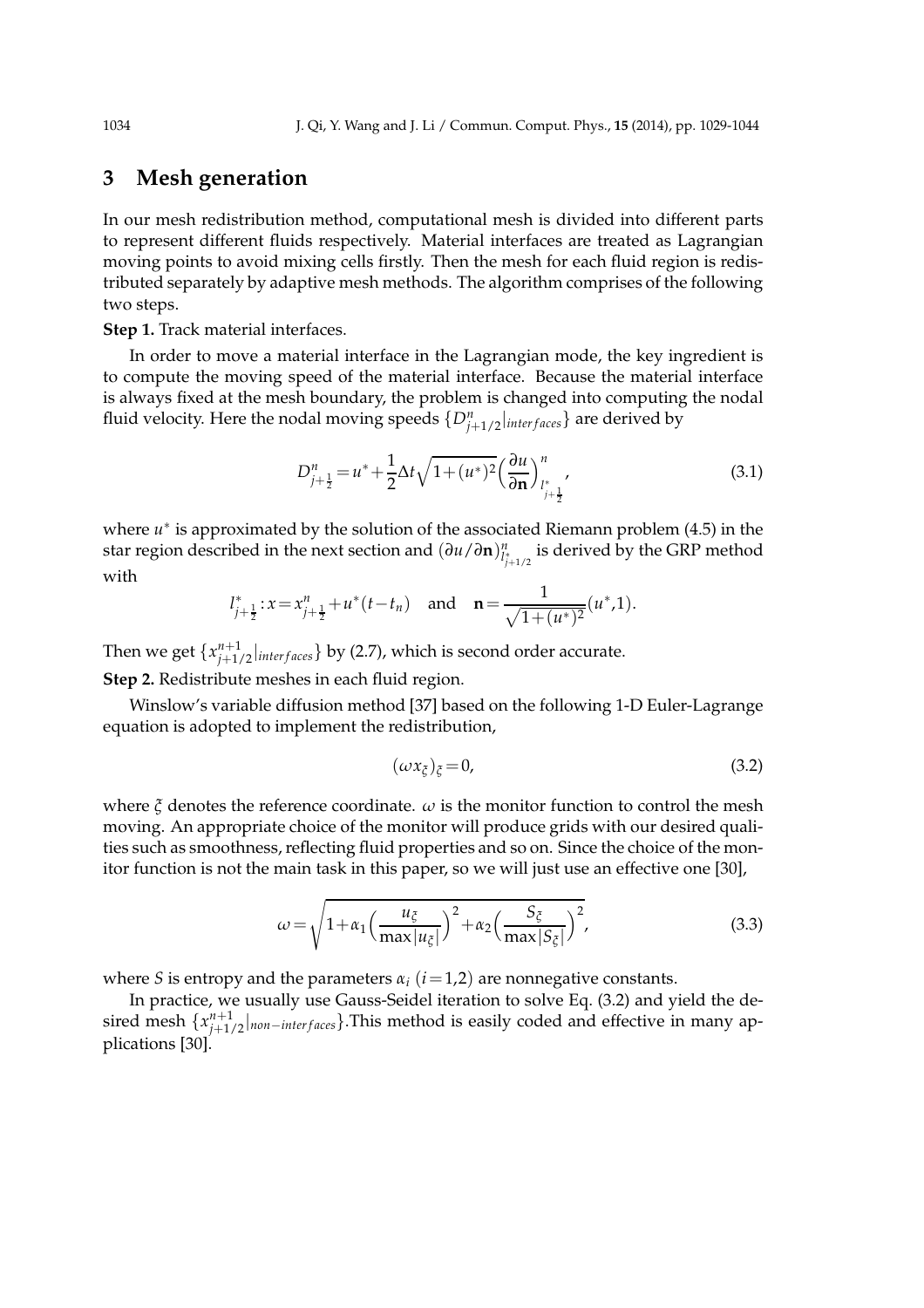In the above procedures, the only task is to rezone the mesh at current time step. The conservative properties of physical variables are preserved by the ALE formulations without conservative interpolations between the two sets of meshes that were done in the earlier adaptive GRP [17, 18]. So the earlier mesh redistribution step is simplified and more flexible and effective mesh generation methods could be used.

# **4 Numerical fluxes for multi-fluid flows: based on the GRP solver**

The evolution of physical variables depends on the flux evaluation on a reference of the moving frame with grid velocities chosen by the last section. In this paper, we shall use the GRP method for the flux evaluation. The main reason is that GRP solver is secondorder accurate in any time-space directions. Moreover, the GRP method could be extended for the material interfaces of multi-fluid flows.

In order to obtain the numerical flux  $\mathbf{\hat{F}}_{j+1/2}$  with the temporal accuracy of second order, the middle point value is used to approximate the flux

$$
\int_{l_{j+\frac{1}{2}}} (\mathbf{F}(\mathbf{U}(x,t)), \mathbf{U}(x,t)) \cdot \mathbf{n}_{\perp} d\mathbf{s} = \int_{l_{j+\frac{1}{2}}} \frac{\mathbf{F}(\mathbf{U}(x,t)) - D_{j+\frac{1}{2}}^n \mathbf{U}(x,t)}{\sqrt{1 + (D_{j+\frac{1}{2}}^n)^2}} ds,
$$
(4.1)

where

$$
l_{j+\frac{1}{2}}:x = x_{j+\frac{1}{2}}(t) = x_{j+\frac{1}{2}}^n + D_{j+\frac{1}{2}}^n(t - t_n), \quad t \in [t_n, t_{n+1}),
$$

and

$$
\mathbf{n}_{\perp} = \frac{1}{\sqrt{1 + (D_{j + \frac{1}{2}}^n)^2}} (1, -D_{j + \frac{1}{2}}^n)^{\top}
$$

is the outer normal vector of  $\Omega_i^{n,n+1}$  $j^{n,n+1}_j$  along  $l_{j+1/2}.$  Thus the numerical flux  $\mathbf{\hat{F}}_{j+1/2}$  is derived by

$$
\hat{\mathbf{F}}_{j+\frac{1}{2}} = \mathbf{F} \Big( \mathbf{U}_{l_{j+\frac{1}{2}}}^{n+\frac{1}{2}} \Big) - D_{j+\frac{1}{2}}^n \mathbf{U}_{l_{j+\frac{1}{2}}}^{n+\frac{1}{2}},
$$
\n
$$
\mathbf{U}_{l_{j+\frac{1}{2}}}^{n+\frac{1}{2}} = \mathbf{U}_{l_{j+\frac{1}{2}}}^n + \frac{1}{2} \Delta t \sqrt{1 + (D_{j+\frac{1}{2}}^n)^2} \Big( \frac{\partial \mathbf{U}}{\partial \mathbf{n}} \Big)_{l_{j+\frac{1}{2}}}^n = \mathbf{U}_{l_{j+\frac{1}{2}}}^n + \frac{1}{2} \Delta t \Big[ (\mathbf{U}_t)_{l_{j+\frac{1}{2}}}^n + D_{j+\frac{1}{2}}^n (\mathbf{U}_x)_{l_{j+\frac{1}{2}}}^n \Big],
$$
\n(4.2a)

where

$$
\mathbf{n} = \frac{1}{\sqrt{1 + (D_{j + \frac{1}{2}}^n)^2}} (D_{j + \frac{1}{2}}^n, 1)^\top,
$$

and  $\mathbf{U}^n_{l_{j+1/2}}$ ,  $(\mathbf{U}_t)_{l_{j+1/2}}^n$ ,  $(\mathbf{U}_x)_{l_{j+1/2}}^n$  and  $(\partial \mathbf{U}/\partial \mathbf{n})_{l_{j+1/2}}^n$  are the instantaneous value of  $\mathbf U$  and its time, spatial and directional derivatives when *t* is close to  $t_{n+}$  along  $l_{i+1/2}$  which are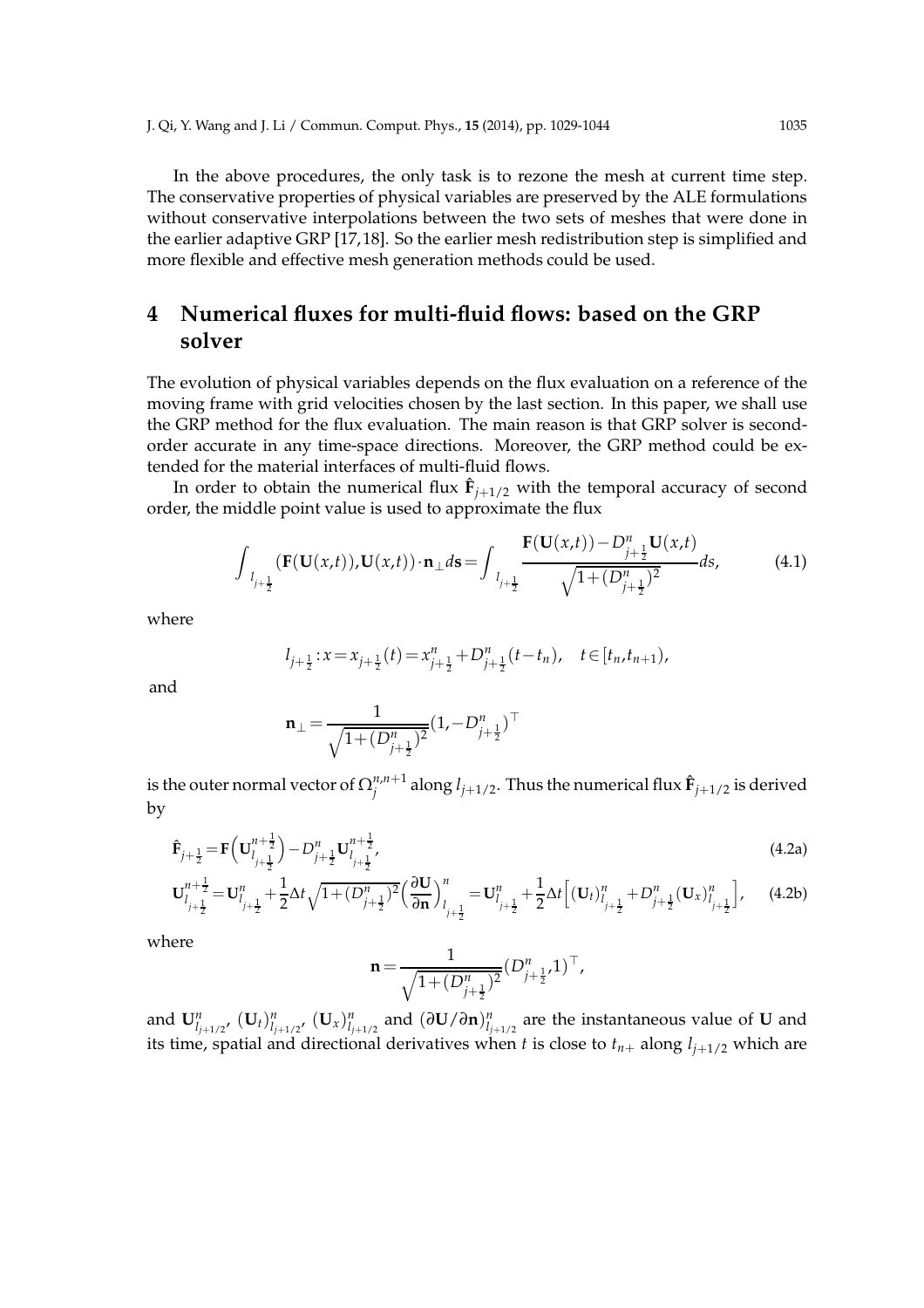solved by the generalized Riemann problem

$$
\mathbf{U}(x,t_n) = \begin{cases} \n\mathbf{U}_j^n + (\mathbf{U}_x)_j^n (x - x_j^n), & x \in (x_{j-\frac{1}{2}}^n, x_{j+\frac{1}{2}}^n), \\ \n\mathbf{U}_{j+1}^n + (\mathbf{U}_x)_{j+1}^n (x - x_{j+1}^n), & x \in (x_{j+\frac{1}{2}}^n, x_{j+\frac{3}{2}}^n). \n\end{cases}
$$
\n(4.3)

Now the main issue here is how to calculate this generalized Riemann problem using as much information of the Euler equations (2.1a)-(2.1c) as possible.

In order to simplify notations, the point  $(x,t) = (x_{j+1/2},t_n)$  in the above generalized Riemann problem is moved to  $(x,t) = (0,0)$ . Then we only need to discuss next two cases of generalized Riemann problems. They have the same initial conditions for **U**,

$$
\mathbf{U}(x,0) = \begin{cases} \mathbf{U}_l + x\mathbf{U}'_l, & x \le 0, \\ \mathbf{U}_r + x\mathbf{U}'_r, & x > 0, \end{cases}
$$
(4.4)

but with different EOS separately

- (1) (One-fluid)  $p = p(\rho, S)$  for all *x*.
- (2) (Two-fluid)  $p = p_1(\rho, S)$  for  $x \le 0$  and  $p = p_2(\rho, S)$  for  $x > 0$ .

Denote

$$
\mathbf{n} = \frac{1}{\sqrt{1+D^2}}(D,1) \quad \text{and} \quad \frac{D\mathbf{U}}{D\mathbf{n}} = \mathbf{U}_t + D\mathbf{U}_x.
$$

By recalling (4.2b), we only need to derive the instantaneous values  $U_*$  and  $(DU/Dn)_*$ instead of the directional derivative  $(\partial$ **U**/ $\partial$ **n**)<sub>\*</sub> when *t* is close to 0<sub>+</sub> along  $\hat{l}$  : *x* = *Dt*.

### **4.1 The Riemann problem for multi-fluid flows**

First of all, we need to solve the associated Riemann problem

$$
\mathbf{U}(x,0) = \begin{cases} \mathbf{U}_1, & x \le 0, \\ \mathbf{U}_r, & x > 0, \end{cases}
$$
 (4.5)

for (2.1a)-(2.1c) with proper EOS to obtain the self-similar solution  $U(x,t) = U(x/t) =$  $R^A(x/t; U_l, U_r)$ . Then we could derive the instantaneous value of **U** 

$$
\mathbf{U}_* = R^A(D; \mathbf{U}_l, \mathbf{U}_r).
$$

The basic configurations of the Riemann problem include two rarefaction waves, two shocks and shock-rarefaction waves besides the contact discontinuity (Fig. 2(b)). For each configuration we can obtain a nonlinear system for the constant velocity *u* ∗ and pressure *p* ∗ in the star region,

$$
\begin{cases}\n u^* - u_l + (p^* - p_l) / g_l = 0, \\
u^* - u_r - (p^* - p_r) / g_r = 0,\n\end{cases}
$$
\n(4.6)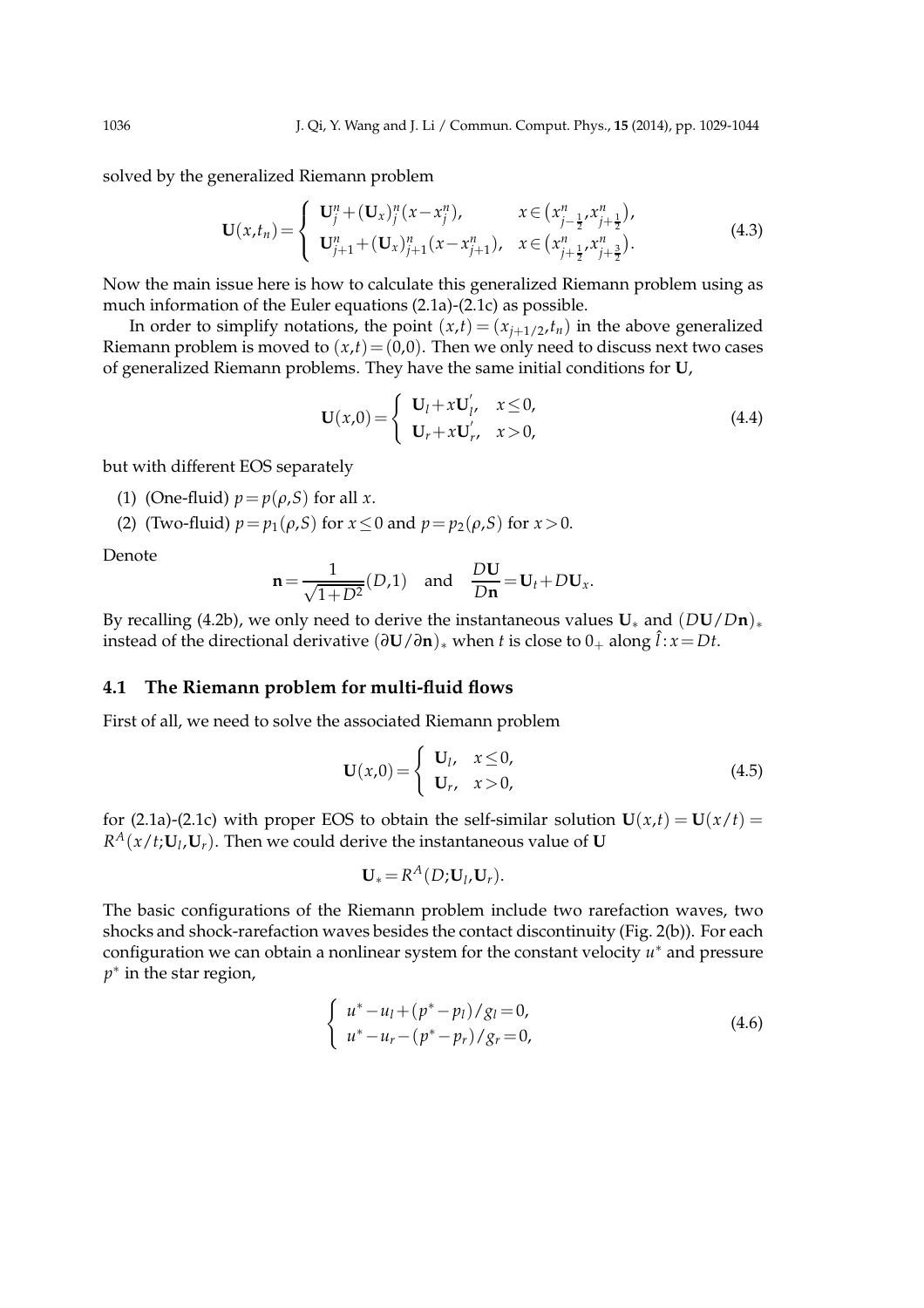

Figure 2: Typical wave configurations of the generalized Riemann problem (a) and the associated Riemann problem (b).

where  $g_i$ ,  $i = l$ , $r$ , are

$$
g_i = \begin{cases} \sqrt{\rho^* \rho_i (p^* - p_i) / (\rho^* - \rho_i)}, & p > p_i, \\ (p^* - p_i) \left( \int_{p_i}^{p^*} 1 / (\rho c) dp \right)^{-1}, & p < p_i. \end{cases}
$$
(4.7)

Then the pressure  $p^*$  in the star region is derived by solving a single algebraic equation

$$
F(p^*) := f_l(p^*) + f_r(p^*) - u_l + u_r = 0,
$$
\n(4.8)

where  $f_i = (p^* - p_i)/g_i$ . Since for the polytropic gases, the pressure function  $F(p)$  has particularly simple behavior (concave) and the analytical expressions for the derivatives of  $F(p)$  are available, we use a Newton-Raphson [26] iteration to find the root of  $F(p) = 0$  [35]. For more general cases, the algebraic equation  $F(p) = 0$  may not have the same simple behavior. Some techniques could be applied for solving this equation more conveniently [28]. Furthermore, the velocity  $u^*$  and density  $\rho_l^*$  and  $\rho_r^*$  in the star region are obtained based on (4.6) and the EOS. Then the instantaneous value  $U_*$  is derived by the location of  $\hat{l}$  :  $x = Dt$  in the whole wave configuration.

It should be noticed that the choice of precise EOS for (4.7) is very important. For the one-fluid case, only one EOS  $p = p(\rho, S)$  is applied to (4.7). For the multi-fluid case, we know that the contact discontinuity is just the interface between two fluids based on moving mesh strategy in Section 3. Thus in (4.7), *g<sup>l</sup>* will be computed by using the EOS  $p = p_1(\rho, S)$  and the formulation of  $g_r$  will use the EOS  $p = p_2(\rho, S)$ . Moreover, since the contact discontinuity of this Riemann solution coincides with  $\hat{l}$  :  $x$  = Dt, the instantaneous values  $u_*$  and  $p_*$  are picked by  $u^*$  and  $p^*$  respectively, and  $\rho_*$  is computed by the detailed wave configuration. Thus the instantaneous value **U**<sup>∗</sup> is derived on the material interface.

### **4.2 The GPR method for multi-fluid flows**

With the above Riemann solution, it is clear that only  $(DU/Dn)_*$  (or  $(U_t)_*$  and  $(U_x)_*$ ) is left to be defined for the second order numerical fluxes. The GRP method we used here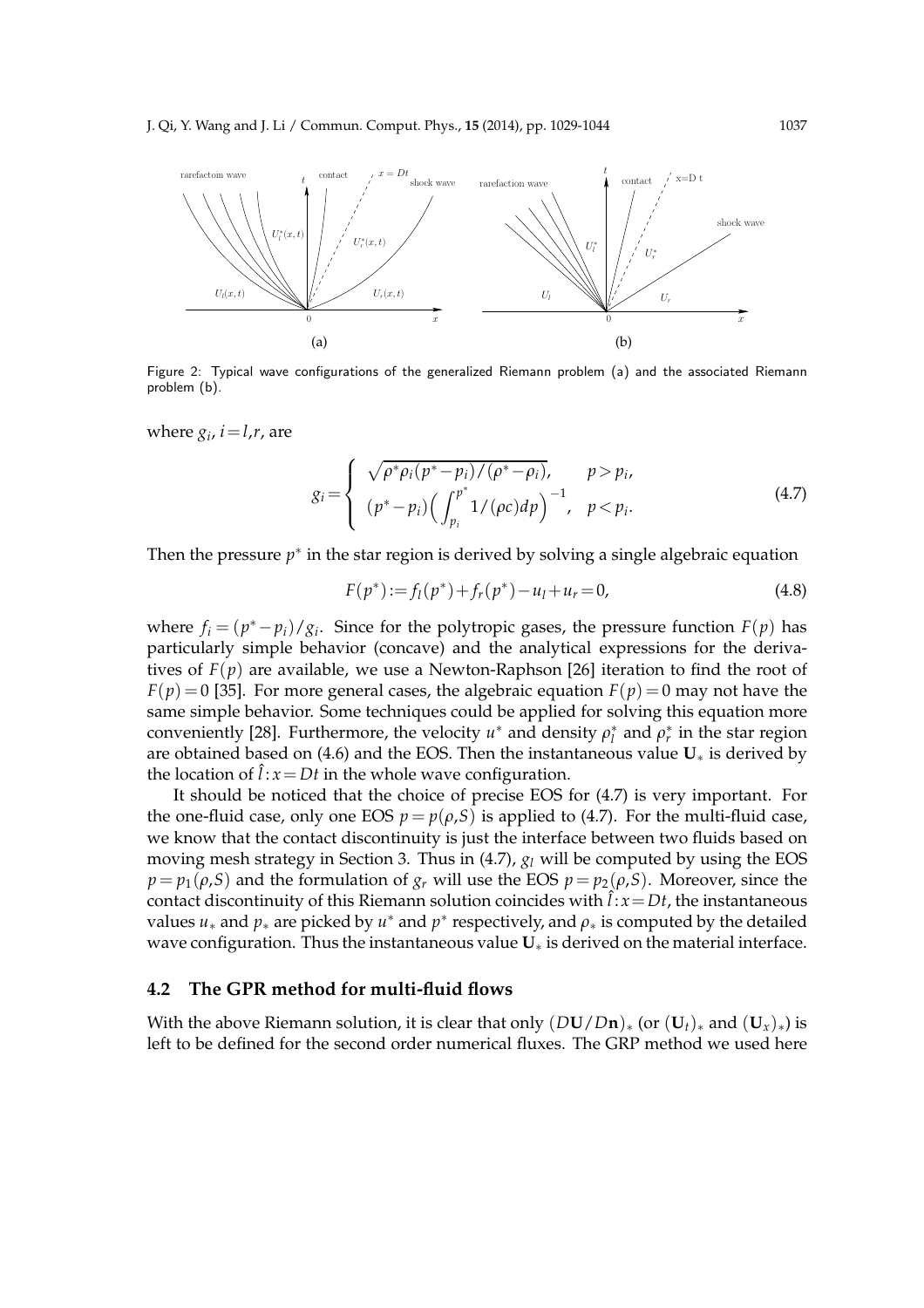is from [9] where a direct and simple derivation of the Eulerian generalized Riemann problem for compressible fluid flows is provided on fixed meshes. In this section, we will extend it onto one dimensional moving meshes and then apply it for multi-fluid flows at the material interfaces.

In the GRP approach, if  $\hat{l}:x=Dt$  locates in the star region (Fig. 2(a)), since the flow variables *u* and *p* are regular across the contact discontinuity in the star region, we can first calculate  $(Du/Dn)_*$  and  $(Dp/Dn)_*$ , and then derive  $(Dp/Dn)_*$ . The main feature of the GRP scheme is the resolution of centered rarefaction waves. For the associated Riemann problem, the Riemann variants are constant throughout an isentropic rarefaction waves. That means they are still regular inside the nonisentropic rarefaction waves in the generalized Riemann problems. Thus the Riemann variants and characteristic coordinates are used to resolve the rarefaction waves at the singularity points. Then a linear relation between  $(Du/Dn)_*$  and  $(Dp/Dn)_*$  is derived. In addition, in the sonic case, one of the characteristic curves inside the rarefaction wave is tangential to  $\hat{l}$  :  $x = Dt$ . Then there is enough information available from the rarefaction wave to calculate the time derivatives of all flow variables. For shock waves, the Rankine-Hugoniot relations are used to obtain another linear relation between  $(Du/Dn)_*$  and  $(Dp/Dn)_*$ . Finally,  $(Du/Dn)_*$  and (*Dp*/*D***n**)<sup>∗</sup> are solved by a linear algebraic systems containing two equations.

Similar to the last section, we can derive  $(Du/Dn)_*$  and  $(Dp/Dn)_*$  for one dimensional moving meshes, and the interface fluxes for multi-fluids are summarized together in the following proposition for non-sonic cases.

**Proposition 4.1.** (see [9]). Let **U**<sup>∗</sup> and (*D***U**/*D***n**)<sup>∗</sup> be the instantaneous values of **U** and  $DU/Dn$  as *t* is close to  $0_+$  along  $\hat{l}:x=Dt$ . Then  $(Du/Dn)_*$  and  $(Dp/Dn)_*$  are determined by solving a pair of linear equations,

$$
a_l \left(\frac{Du}{Dn}\right)_* + b_l \left(\frac{Dp}{Dn}\right)_* = d_l,\tag{4.9a}
$$

$$
a_r \left(\frac{Du}{Dn}\right)_* + b_r \left(\frac{Dp}{Dn}\right)_* = d_r,\tag{4.9b}
$$

where the coefficients  $a_l$ ,  $b_l$  and  $d_l$  depend on  $\mathbf{U}_*$ ,  $\mathbf{U}_l$ ,  $\mathbf{U}'_l$  and  $D$ ; and  $a_r$ ,  $b_r$  and  $d_r$  depend on  $U_*$ ,  $U'_r$ ,  $U'_r$  and *D*. All coefficients which are related to the EOS can be found in [9]. Particularly for the multi-fluid cases, the coefficients  $a_l$ ,  $b_l$  and  $d_l$  are related with  $p = p_1$  $(\rho, S)$  and  $a_r$ ,  $b_r$  and  $d_r$  are related with  $p = p_2(\rho, S)$ . Then  $(D\rho/Dn)_*$  is given by the EOS  $p = p(\rho, S)$ ,

$$
dp = c^2 d\rho + \frac{\partial p}{\partial S} dS.
$$
\n(4.10)

**Remark 4.1.** 1. If  $D < u_l - c_l$  (the case  $D > u_r + c_r$  is dealt similarly), then  $\hat{l}: x = Dt$  locates in the left region in which **U** is continuous. Then the time and spatial derivatives of **U** along  $\hat{l}: x = Dt$  as  $t \rightarrow 0$  are

$$
(\mathbf{U}_x)_* = \mathbf{U}'_l, \quad (\mathbf{U}_t)_* = -\frac{\partial \mathbf{F}}{\partial \mathbf{U}}(\mathbf{U}_l) \mathbf{U}'_l.
$$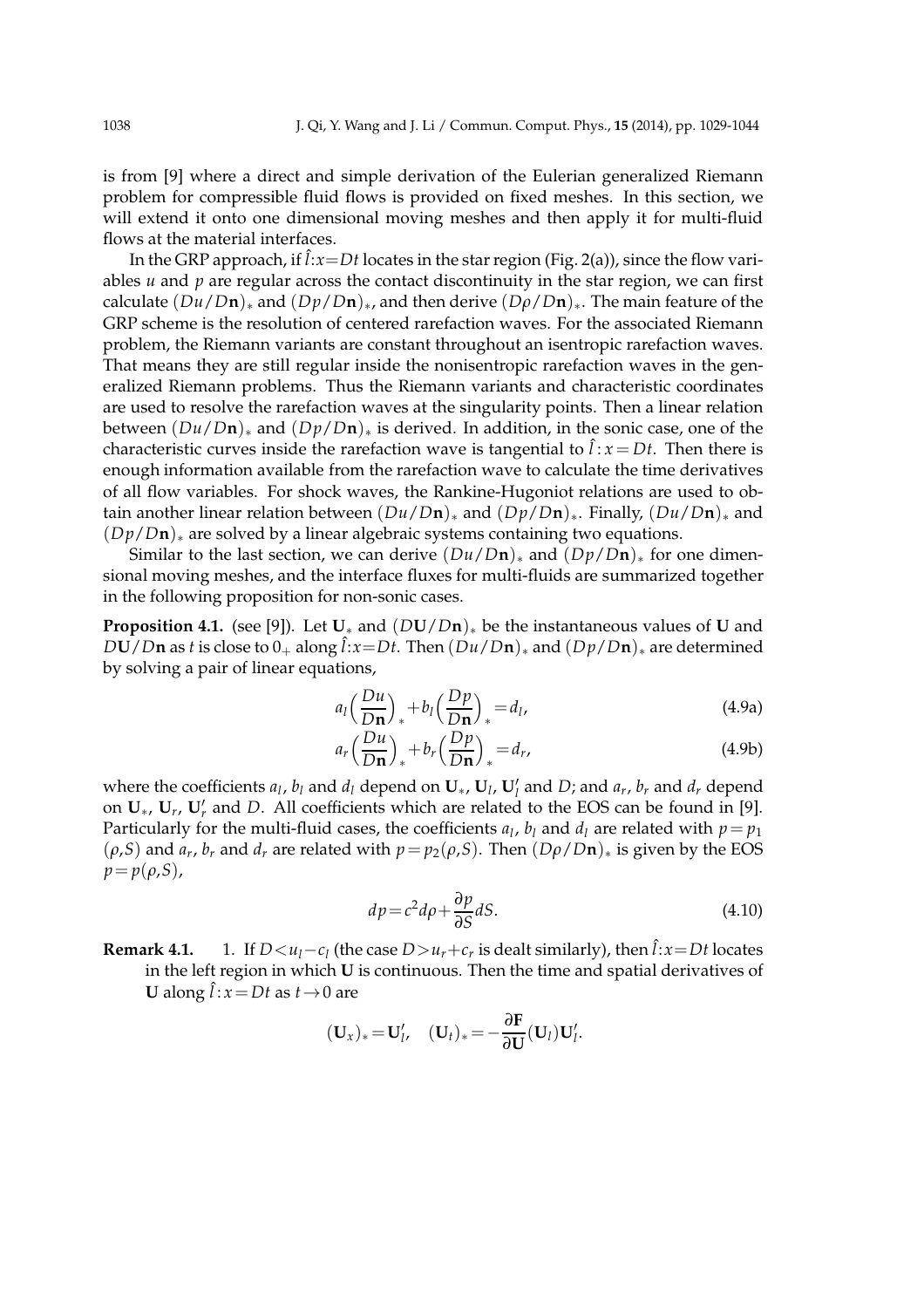J. Qi, Y. Wang and J. Li / Commun. Comput. Phys., **15** (2014), pp. 1029-1044 1039

Thus  $(DU/Dn)$ <sub>\*</sub> equals to

$$
\left(\frac{D\mathbf{U}}{D\mathbf{n}}\right)_* = (\mathbf{U}_t)_* + D(\mathbf{U}_x)_*.
$$

2. For the multi-fluids case, the interface is just the contact discontinuity of the related generalized Riemann problem. So (*Du*/*Dt*)<sup>∗</sup> and (*Dp*/*Dt*)<sup>∗</sup> are obtained from (4.9a)-(4.9b) with different EOS. Here  $Du/Dt = u_t + uu_x$  and  $Dp/Dt = p_t + up_x$ .

The proof of this proposition and the details of the coefficients can be found in [9]. Next we will provide a proposition for the sonic case which is slightly different with [9] when any direction *D*/*D***n** is used. It should be noticed that the sonic case will only occur in one fluid based on Remark 4.1.

**Proposition 4.2.** (sonic case). If  $\hat{l}: x = Dt$  is located inside the rarefaction wave associated with the *u*−*c* characteristic family. Then we have

$$
\left(\frac{Du}{Dn}\right)_* = d_l(D), \quad \left(\frac{Dp}{Dn}\right)_* = \rho_*(u_*-D)d_l(D), \tag{4.11}
$$

where  $d_l = d_l(\beta)$  is defined in [9],  $\beta \in (u_l - c_l, u^* - c_l^*)$ .

## **5 Numerical results**

In this section, we will provide some numerical examples to validate the new scheme. In all cases, the time step is determined by

$$
\Delta t = \nu * \min_{j} \Delta x_j / \max_{j} (|u_j| + c_j), \tag{5.1}
$$

where *ν* is the CFL number picked as 0.5 and  $\Delta x_j$  is the length of cell  $I_j = [x_{j-1/2}, x_{j+1/2}]$ . Here and after, we suppress the superscript *n* for simplicity. The EOS for all numerical cases are the one for polytropic gases

$$
p = (\gamma - 1)\rho e. \tag{5.2}
$$

In this paper, the reconstruction is applied to the primitive flow variables and the limiter used is the minmod limiter

$$
(\mathbf{U}_x)_j = \min \left\{ \theta \cdot \frac{2(\mathbf{U}_{j+1} - \mathbf{U}_j)}{\Delta x_j + \Delta x_{j+1}}, \frac{\mathbf{U}_{j+\frac{1}{2}} - \mathbf{U}_{j+\frac{1}{2}}}{\Delta x_j}, \theta \cdot \frac{2(\mathbf{U}_j - \mathbf{U}_{j-1})}{\Delta x_j + \Delta x_{j-1}} \right\},
$$
(5.3)

where  $U_{i+1/2}$  is computed by the GRP solver and  $\theta \in [1,2)$ . Here  $\theta$  is chosen by 1.9. After reconstruction, the flow variable **U** is distributed linearly in cell *I<sup>j</sup>* ,

$$
\mathbf{U}_j(x) = \mathbf{U}_j + (\mathbf{U}_x)_j(x - x_j).
$$

In this section, the remapping-free adaptive GRP method is denoted by the RA-GRP method for short and RA-Godunov method denotes the corresponding first order scheme.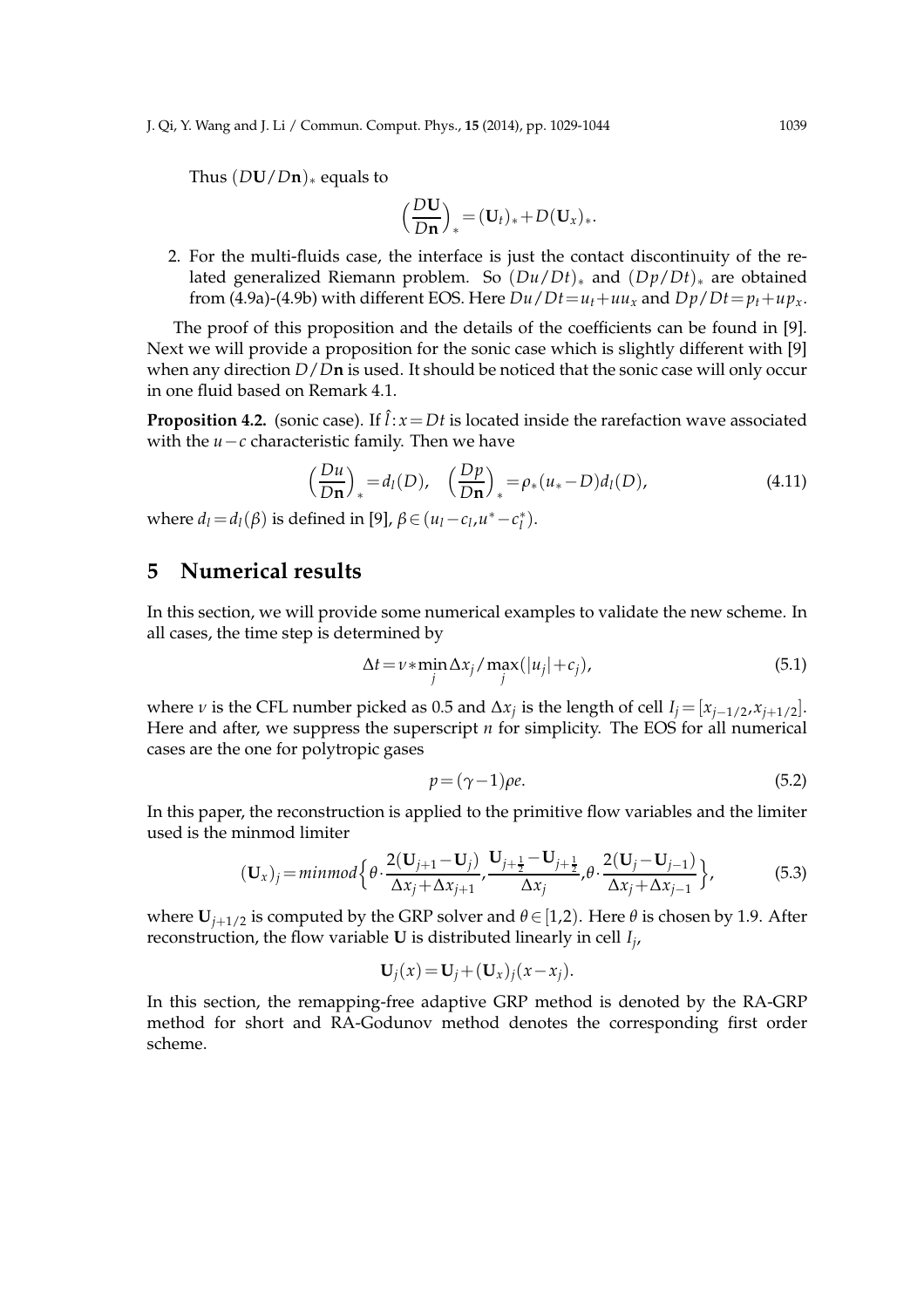**Example 5.1.** (The contact discontinuity problem). This test is a Riemann problem with initial data

$$
\rho = 1.0, \qquad u = 1.0, \qquad p = 1.0, \qquad \gamma = 1.4, \qquad 0 < x < 0.5, \qquad (5.4a)
$$
\n
$$
\rho = 0.125, \qquad u = 1.0, \qquad p = 1.0, \qquad \gamma = 1.4, \qquad 0.5 < x < 1, \qquad (5.4b)
$$

which only contains one contact discontinuity. The RA-GRP method is compared with the GRP method and the exact solution in Fig. 3 at  $t = 0.15$ . The result shows that the RA-GRP can capture the contact discontinuity exactly without any dissipation.



Figure 3: The contact discontinuity problem with 100 cells.

**Example 5.2.** (The Sod problem). This test is the Sod problem. The initial conditions in the present computation are the following:

| $\rho = 1.0,$    | $u = 0.0$ , | $p = 1.0$ | $\gamma = 1.4$ | 0 < x < 0.5     | (5.5a) |
|------------------|-------------|-----------|----------------|-----------------|--------|
| $\rho = 0.125$ , | $u = 0.0$ , | $p = 0.1$ | $\gamma = 1.4$ | $0.5 < x < 1$ . | (5.5b) |

Fig. 4 shows the results computed by the RA-GRP method, the GRP method and the exact solution at *t*=0.15. 60 cells are used here. We could observe that RA-GRP method can provide competitive numerical results compared with the adaptive GRP method [17] (see Fig. 5.1 in page 1456), and especially capture the contact discontinuity with less cells.

**Example 5.3.** (The Woodward and Colella problem). This test is the Woodward and Colella problem. The initial conditions in the present computation are the following:

| $\rho = 1.0,$ | $u = 0.0,$ | $p = 1000.0$ | $\gamma = 1.4$ | 0 < x < 0.1   | (5.6a) |
|---------------|------------|--------------|----------------|---------------|--------|
| $\rho = 1.0,$ | $u = 0.0,$ | $p = 0.01$ , | $\gamma = 1.4$ | 0.1 < x < 0.9 | (5.6b) |
| $\rho = 1.0,$ | $u = 0.0,$ | $p = 100.0$  | $\gamma = 1.4$ | 0.9 < x < 1.  | (5.6c) |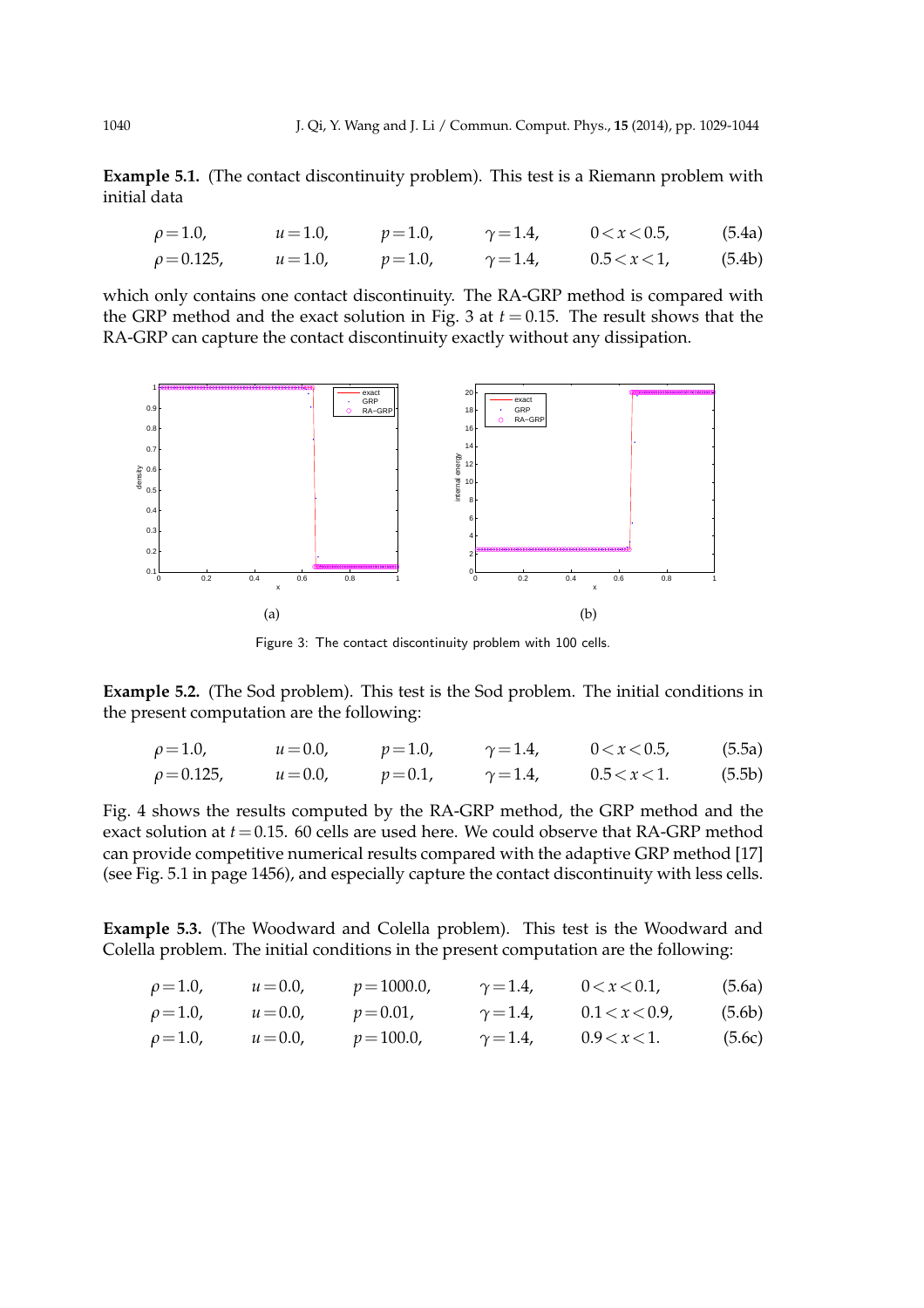

Figure 4: The Sod problem with 60 cells.



Figure 5: The Woodward and Colella problem with 400 cells (a) and 800 cells (b). The exact solution is approximated by the same scheme with 4000 cells.

Fig. 5 shows the results computed by the RA-GRP method and the exact solution at  $t = 0.038$  by 400 cells (Fig. 5(a)) and 800 cells (Fig. 5(b)). We could observe that RA-GRP method can provide competitive numerical results compared with the remappingfree ALE-type kinetic method in [29] (see Fig. 4 in page 3163) and especially capture the contact discontinuity more sharply.

**Example 5.4.** (The material interface problem). This case is the material interface problem, whose solution represents a single contact discontinuity in gas dynamics. The initial conditions in the present computation are the following:

$$
\rho = 1.0, \qquad u = 1.0, \qquad p = 1.0, \qquad \gamma = 1.4, \qquad 0 < x < 0.5, \qquad (5.7a)
$$
\n
$$
\rho = 0.125, \qquad u = 1.0, \qquad p = 1.0, \qquad \gamma = 1.2, \qquad 0.5 < x < 1. \tag{5.7b}
$$

Fig. 6(a) shows that both the RA-Godunov method and the RA-GRP method can capture the material interface precisely at time  $t = 0.2$ .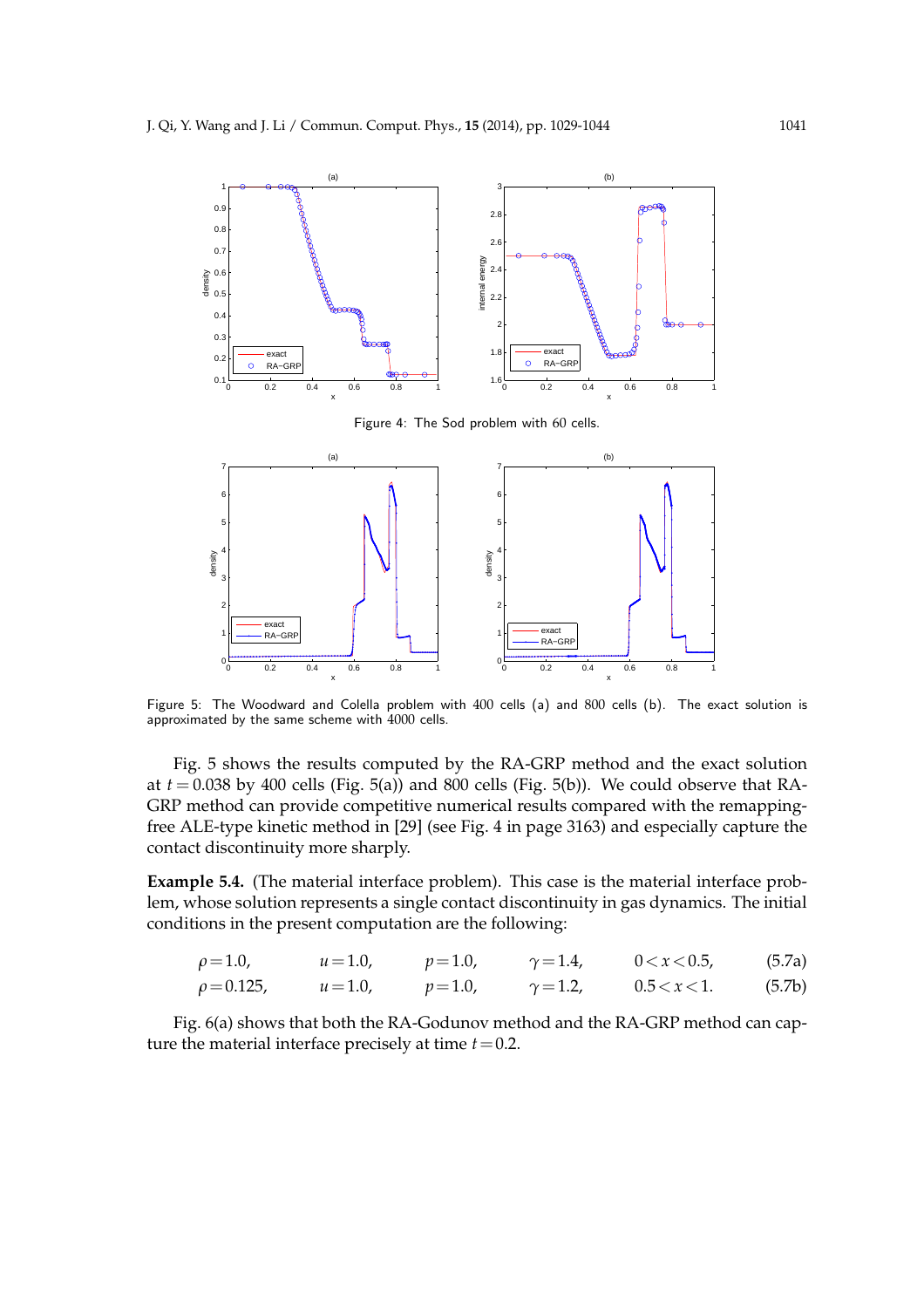

Figure 6: (a) The material interface problem with 100 cells; (b) The shocktube problem with different adiabatic indexes with 100 cells.

**Example 5.5.** (The shocktube problem with different adiabatic indexes). The Sod shocktube problem, now with two different polytropic gases, is considered here. The initial conditions in the present computation are the following:

| $\rho = 1.0$ ,   | $u = 0.0,$  | $p = 1.0$ | $\gamma = 1.667,$ | 0 < x < 0.5     | (5.8a) |
|------------------|-------------|-----------|-------------------|-----------------|--------|
| $\rho = 0.125$ , | $u = 0.0$ , | $p = 0.1$ | $\gamma = 1.2$    | $0.5 < x < 1$ . | (5.8b) |

Fig. 6(b) compares the RA-Godunov method and the RA-GRP method with the exact solution at  $t = 0.2$ . From the numerical results around the rarefaction wave, contact discontinuity and shock, we can observe that RA-GRP method improves the resolution of the whole wave configuration.

## **6 Conclusions**

In this paper, a remapping-free GRP method is developed for both one-fluid and multifluid problems. Based on the ALE conservative discretization, the revolution between two different sets of computational meshes could be implemented directly by extended GRP solver without conservative remapping. Moreover, by synchronizing the movement of computational mesh with that of the multi-flows at material interfaces, the interface of two fluids will be kept at the node of computational grids. So the GRP solver is also developed to the resulting multi-fluid general Riemann problems accordingly. Numerical results show the new method's accuracy and efficiency for solving problems with shocks and contact discontinuities.

This is the first paper of our serial work. The two dimensional remapping-free GRP method is under investigation. Two-dimensional adaptive mesh moving method and two-dimensional GRP solver for multi-fluids are two of those crucial problems.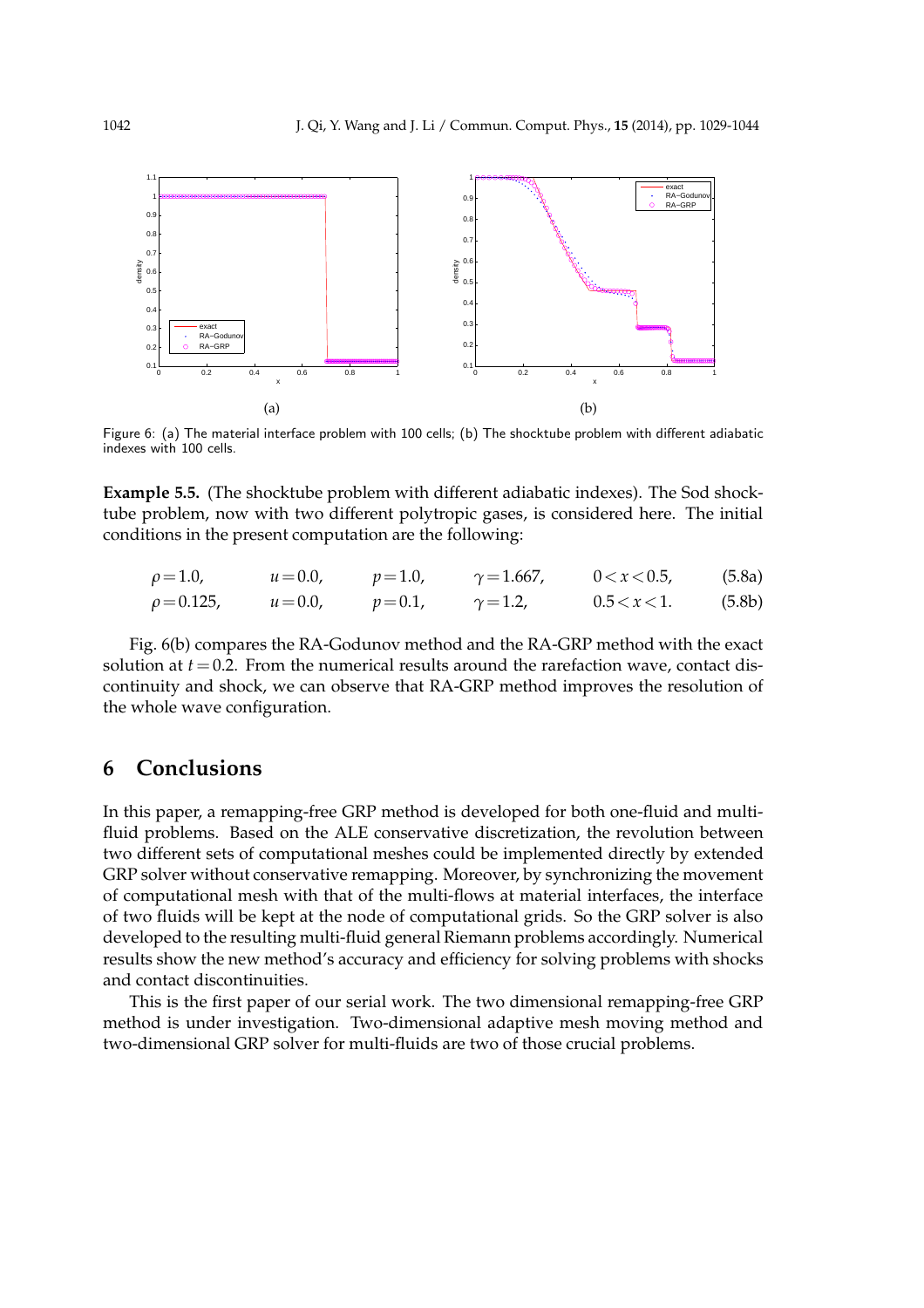## **Acknowledgments**

Jin Qi thanks Yibing Chen for his kind discussion on adaptive mesh method. Yue Wang appreciates Professor Shuanghu Wang for his kind guidance. Our work is supported by NSFC (91130021). Jin Qi is supported by NSFC (1171037, 11201033) and CAEP under project 2012A0202010. Jiequan Li is supported by NSFC (91130021,11371063,11031001), the Doctoral program from Educational Ministry (20130003110004) and an open project from Institute of Applied Physics and Computational Mathematics, Beijing.

#### **References**

- [1] R. Abgrall, A review of residual distribution schemes for hyperbolic and parabolic problems: the July 2010 state of the art, Commun. Comput. Phys., 11 (2012), 1043–1080.
- [2] R. Abgrall and S. Karni, Computations of compressible multifluids, J. Comput. Phys., 169 (2001), 594–623.
- [3] D. Benson, Computations methods in Lagrangian and Eulerian hydrocodes, Comput. Methods Appl. Mech. Eng., 99(2-3) (1992), 235–394.
- [4] M. Ben-Artzi and J. Falcovitz, A second-order Godunov-type scheme for compressible fluid dynamics, J. Comput. Phys., 55 (1984), 1–32.
- [5] M. Ben-Artzi, The generalized Riemann problem for reactive flows, J. Comput. Phys., 81 (1989), 70–101.
- [6] M. Ben-Artzi and J. Falcovitz, An upwind second-order scheme for compressible duct flows, SIAM J. Sci. Stat. Comput., 7 (1986), 744–768.
- [7] M. Ben-Artzi and J. Falcovitz, Generalized Riemann Problems in Computational Fluid Dynamics, Cambridge University Press, 2003.
- [8] M. Ben-Artzi and J. Li, Hyperbolic balance laws: Riemann invariants and the generalized Riemann problem, Numer. Math., 106(3) (2007), 369–425.
- [9] M. Ben-Artzi, J. Li and G. Warnecke, A direct Eulerian GRP scheme for compressible fluid flows, J. Comput. Phys., 218 (2006), 19–34.
- [10] J. Brackbill and J. Saltzman, Adaptive zoning for singular problems in two-dimensions, J. Comput. Phys., 46 (1982), 342–368.
- [11] J. Brackbill, An adaptive grid with directional control, J. Comput. Phys., 108 (1993), 38–50.
- [12] W. Cao, W. Huang and R. Russell, A study of monitor functions for two-dimensional adaptive mesh generation, SIAM J. Sci. Comput., 20 (1999), 1978–1999.
- [13] A. van Dam and P. Zegeling, Balanced monitoring of flow phenomena in moving mesh methods, Commun. Comput. Phys., 7 (2010), 138–170.
- [14] X. Deng, M. Mao, G. Tu, H. Zhang and Y. Zhang, High-order and high accurate CFD methods and their applications for complex grid problems, Commun. Comput. Phys., 11 (2012), 1081–1102.
- [15] J. Falcovitz, G. Alfandary and G. Hanoch, A 2-D conservation laws scheme for compressible ows with moving boundaries, J. Comput. Phys., 138 (1997), 83–102.
- [16] J. Falcovitz and A. Birman, A singularities tracking conservation laws scheme for compressible duct flows, J. Comput. Phys., 115 (1994), 431–439.
- [17] E. Han, J. Li and H. Tang, An adaptive GRP scheme for compressible fluid flows, J. Comput. Phys., 229 (2010), 1448–1466.